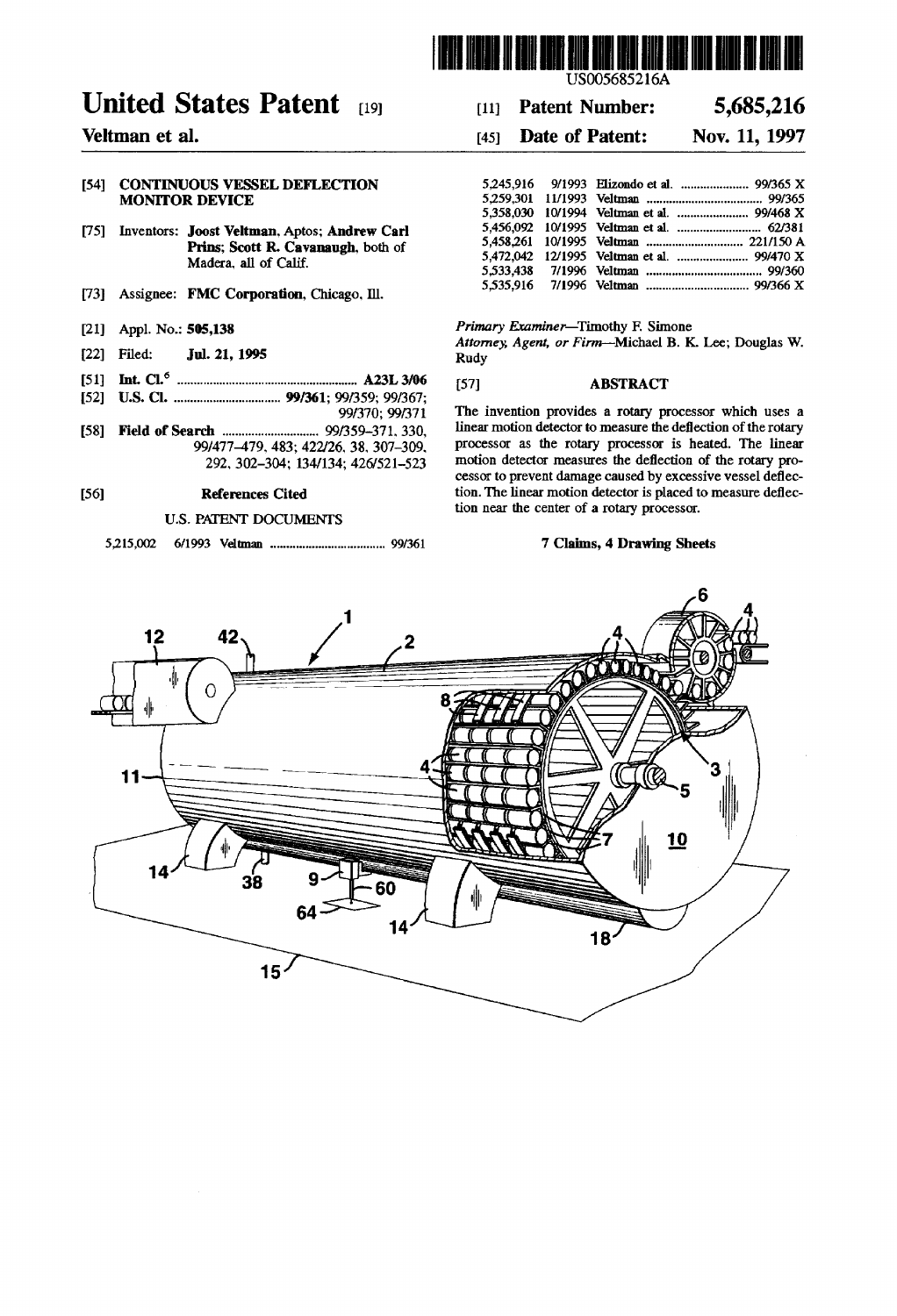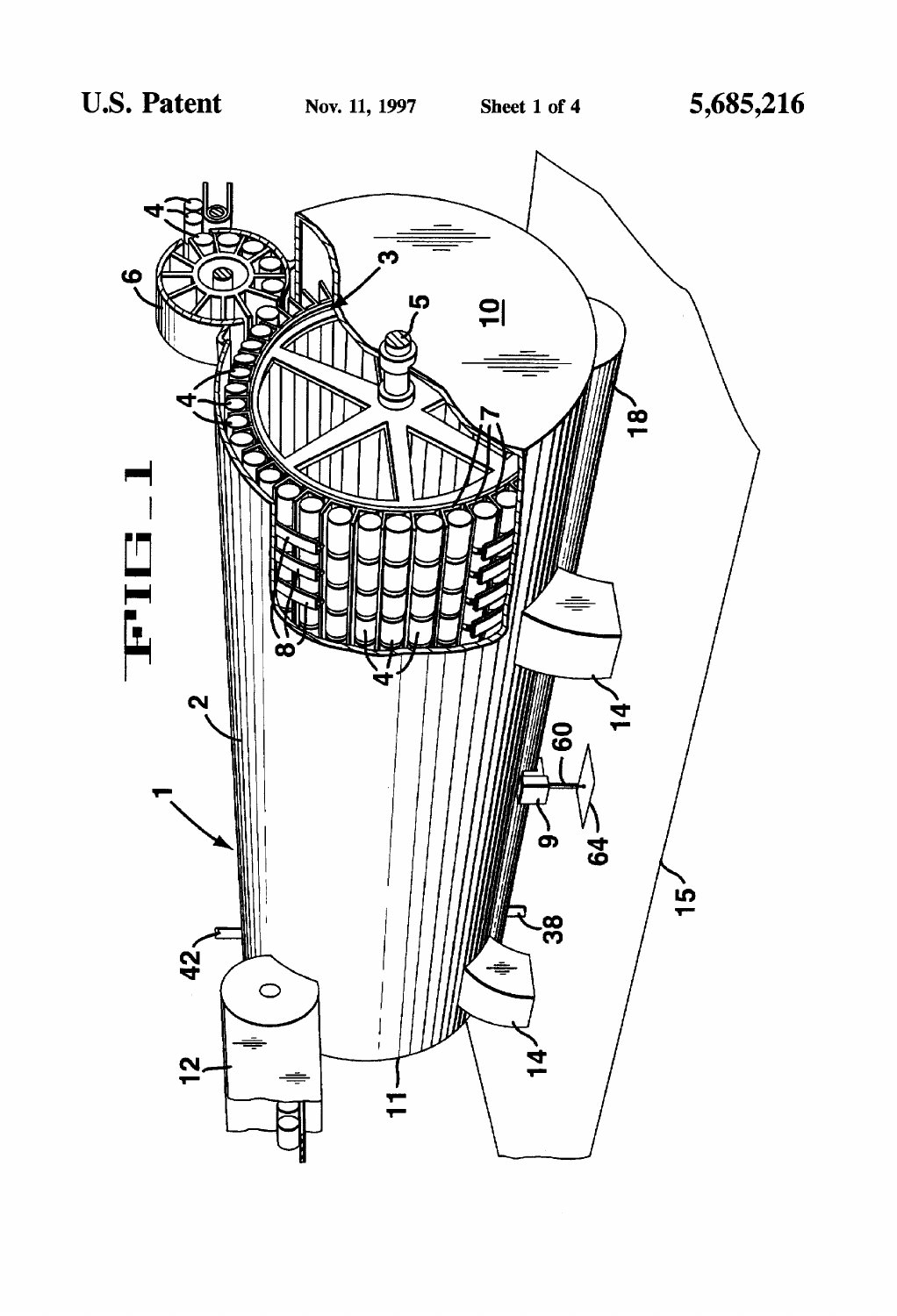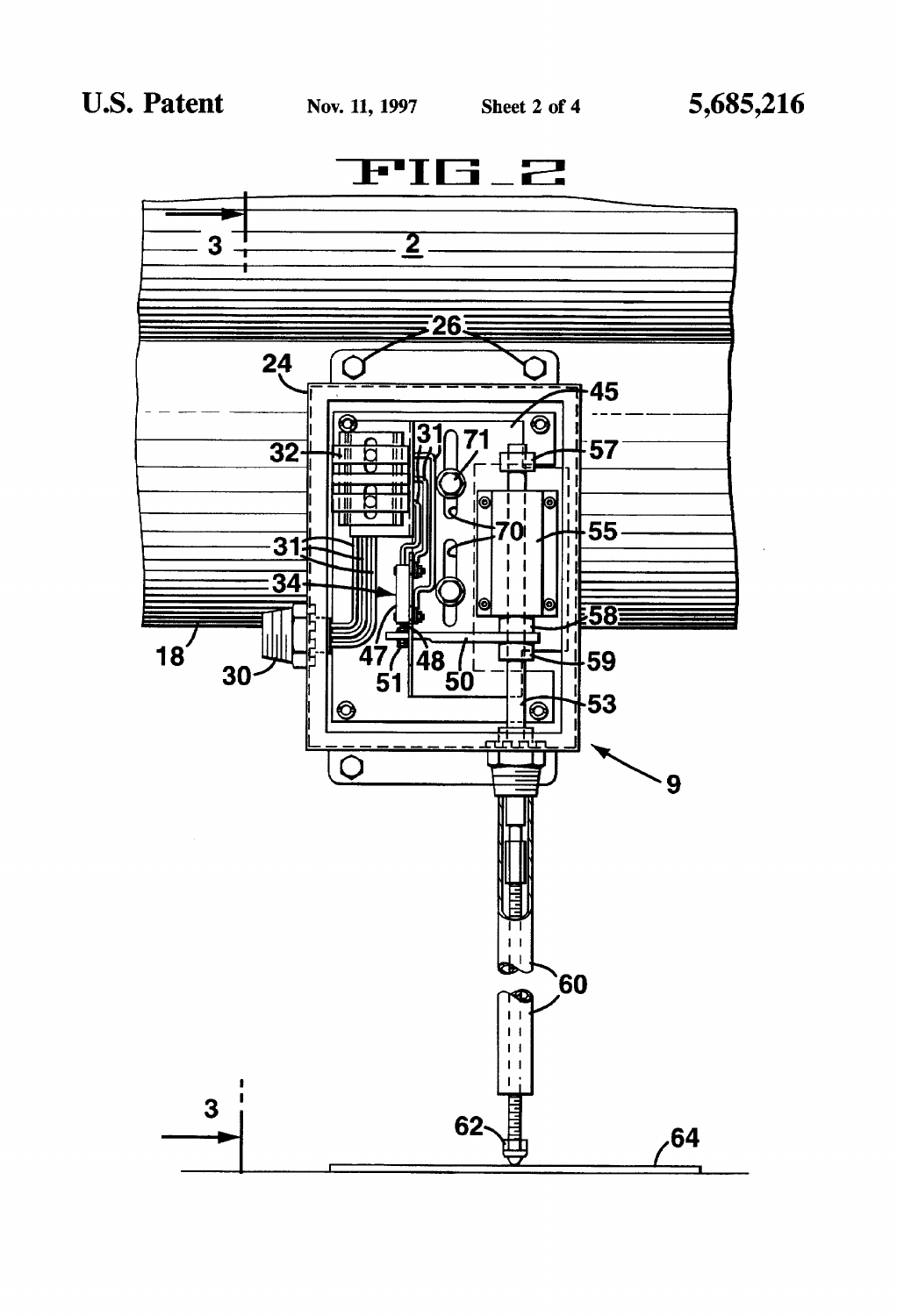

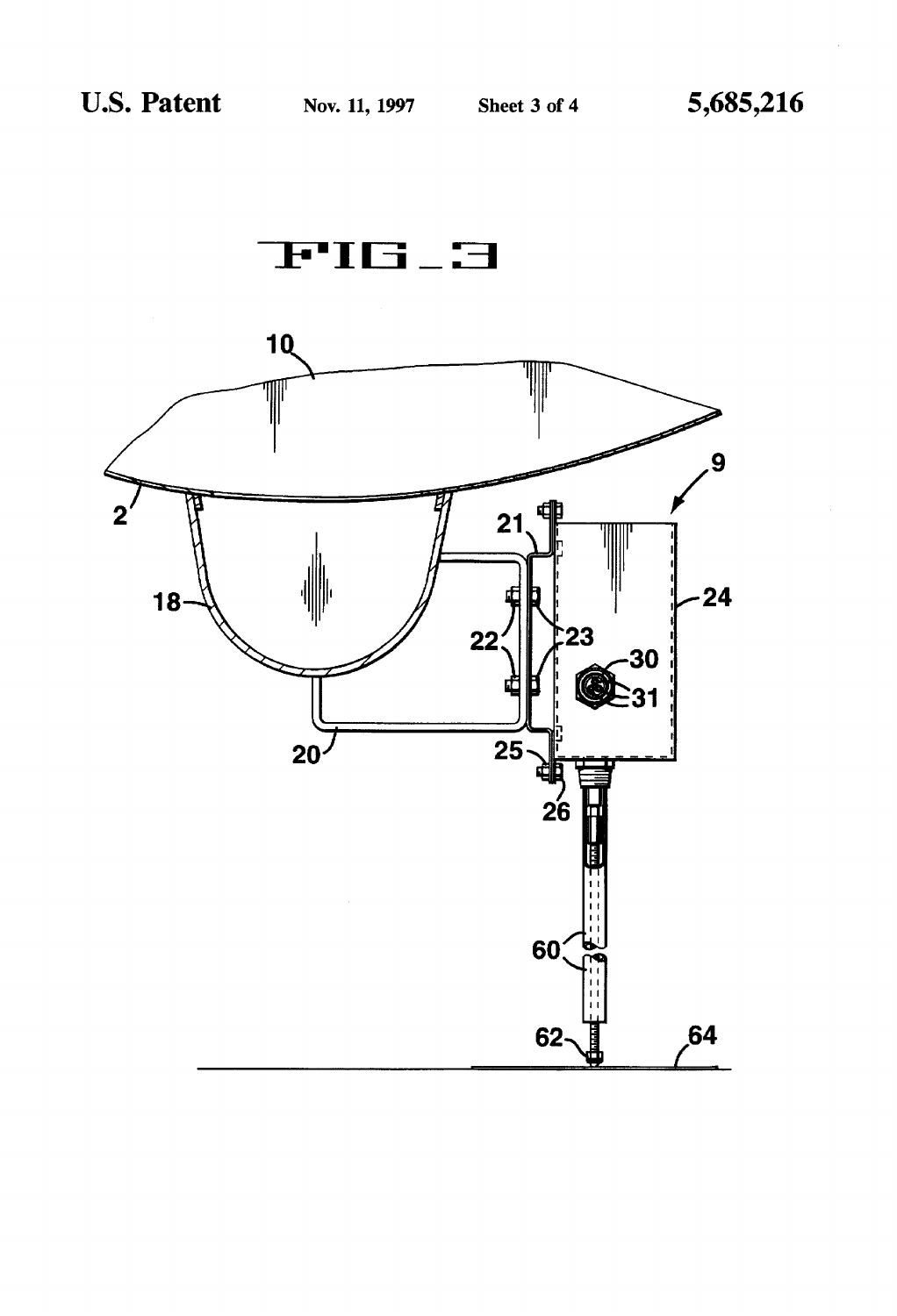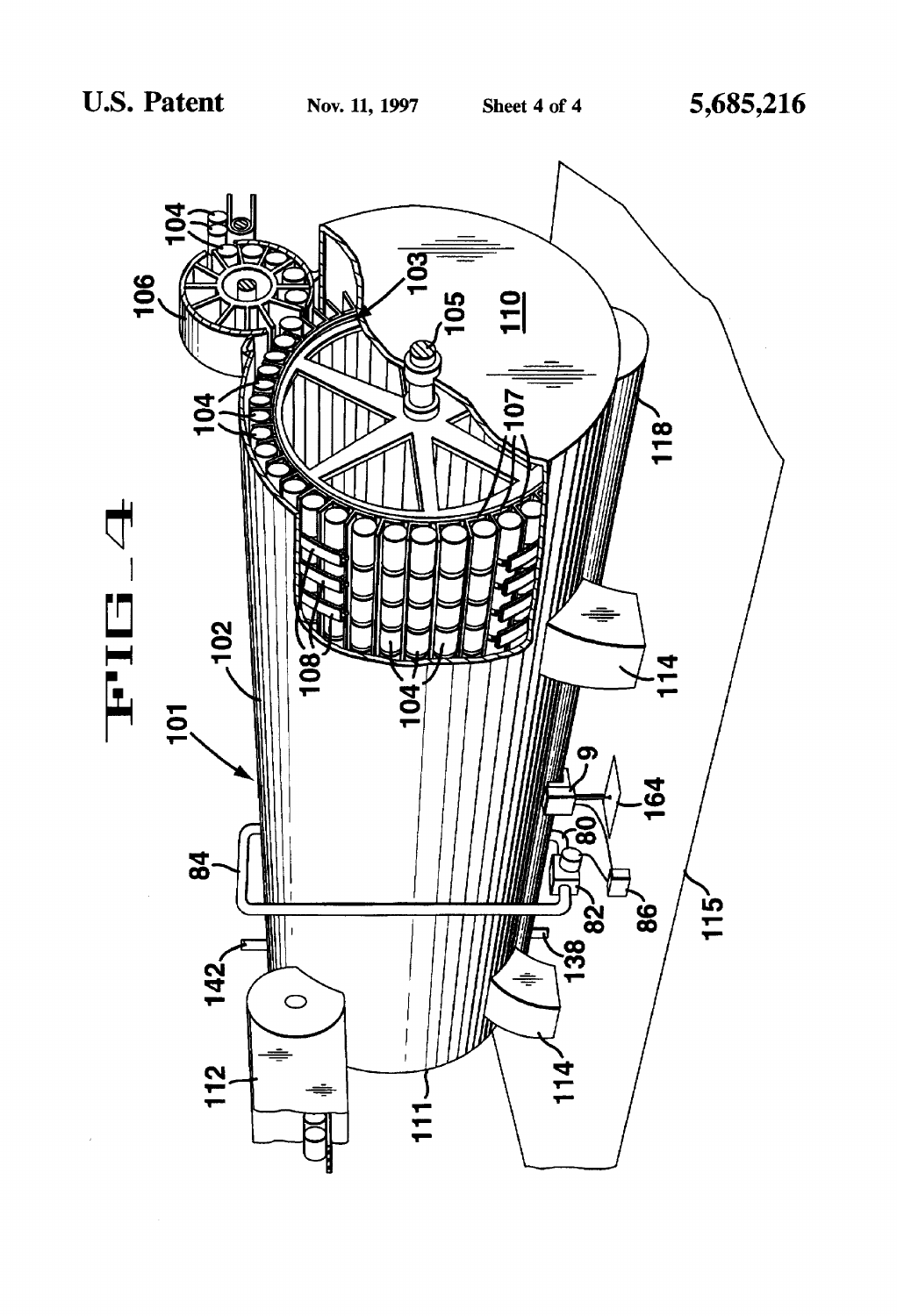20

35

### CONTINUOUS VESSEL DEFLECTION MONITOR DEVICE

### BACKGROUND OF THE INVENTION

The invention relates to a method and apparatus for processing filled containers, such as a sterilizer/cooker or cooler for cans of food. Continuous rotary sterilizers pres sure cooker lines heat sterilize various food products. This sterilization process may use temperatures sometimes exceeding 260 degrees Fahrenheit. Sudden temperature <sup>10</sup> changes, caused by process interruptions may cause exten sive deflection of the vessel. For high temperature and high capacity, multiple container applications clearance between components can become very critical. Use of a rotary sterilizer subject to excessive deflection could eliminate clearance between components and thus damage the rotary sterilizer.

### SUMMARY OF THE INVENTION

Then invention provides a method and apparatus for continuously monitoring the deflection in a rotary sterilizer to prevent damage caused by excessive vessel deflection. The invention uses a linear monitor to measure the deflection near the center of the vessel.

### BRIEF DESCRIPTION OF THE DRAWINGS

FIG. 1 is a perspective view with parts cut away of a single vessel used for heating cans.

FIG. 2 is a cut away view of a linear monitor.

FIG. 3 is a sectional view the monitor shown in FIG. 2 along cut lines 3—3.

FIG. 4 is a perspective view with parts cut away of a single vessel used for cooling cans.

FIG. 1 is a perspective view of a single vessel 1 used for heating cans and which has the inventive monitor device. The single vessel 1 of the continuous rotary pressure ster ilizer includes a cylindrical housing 2 having a rotatable reel 3 therein, which rotates around an axle 5 which is journaled  $_{40}$ in a first end plate 10 and a second end plate 11 that are secured to the housing 2 in pressure tight engagement. The cylindrical housing 2 and the end plates 10, 11 form the single vessel 1. On a first end of the vessel 1 in the region of the first end plate 10 is a feed device 6. On a second side  $_{45}$ of the vessel 1 in the region of the second end plate 11 is a discharge device 12. A plurality of angle bars 7 extend the length of the reel 3 parallel to the axis of rotation of the reel 3 on the outer circumference of the reel 3. A T-shaped rail **8** forms a spiral on the inside of the housing 2. At the bottom  $_{50}$ of the vessel 1 is a trough 18. Alinear monitor 9 is mounted on the outside of the trough 18 near the center of the single vessel 1, as shown. A condensate drain 38 is located in the trough 18. A steam inlet 42 is located near the top of the vessel 1. The cylinder housing 2 rests on a plurality of legs 55 14. which rest on a floor 15.

FIG. 2 is a cut away view of the linear monitor 9. mounted to the trough 18. FIG. 3 is a sectional view the monitor 9 shown in FIG. 2 along cut lines 3-3, mounted on the trough 18. A trough bracket 20 is mechanically connected to the 60 trough 18 by welding. A mounting bracket 21 is mechani cally connected to the trough bracket 20 by bracket nuts 22 and bracket bolts 23. A sensor housing 24 is mechanically connected to the trough bracket 20 by housing nuts 25 and housing bolts 26. An electrical hub 30 passes through the 65 sensor housing 24. allowing electrical wiring 31 to pass from a control box into the sensor housing 24 to a terminal block

32 within the sensor housing 24. The terminal block 32 is also electrically connected to a linear position transducer 34. Both the terminal block 32 and the linear position transducer 34 are mechanically connected to a slide plate 45, by nuts and bolts. The linear position transducer 34 comprises an transducer covering 47 mechanically, which is connected to the slide plate 45 and electrically connected to the terminal block 32, and a sliding rod 48. Within the transducer covering 47 is a variable resistor or some other means known in the art to determine the position of the sliding rod 48.

30 One end of the sliding rod 48 passes through an aperture in a first end of a lever 50. Rod retaining nuts 51 are threaded onto the sliding rod 48 on both sides of the lever 50 to hold the sliding rod 48 in position with respect to the lever 50. The lever 50 passes through a slot in the slide plate 45. A second end of the lever 50 also has an aperture. through which a measuring rod 53 passes. The measuring rod 53 passes through a linear bearing, 55. which prevents the measuring rod 53 from moving radial, but allows the mea suring rod 53 to move axially. The linear bearing 55 is mechanically connected to the slide plate 45. A first collar 57 is placed around the measuring rod 53 at a first end of the measuring rod 53. The measuring rod 53 then passes through  $_{25}$  the linear bearing 55. A second collar 58 is placed around the measuring rod 53 on the other side of the linear bearing 55 from the first collar  $57$ . The lever  $50$  is on the side of the second collar 58 opposite from the linear bearing 55. A third collar 59 is placed around the measuring rod 53 on an opposite side of the lever 50 from the second collar 58. The measuring rod 53 passes through an aperture in the sensor housing  $24$  and through a measuring rod conduit 60. The measuring rod 53 terminates at a cap 62. The cap 62 rests on a plate 64 which is mounted on the floor 15.

The slide plate 45 has two vertical mounting slots 70. Mounting bolts 71 pass through the mounting slots 70 and thread into the sensor housing 24. The mounting bolts 71 may be loosened to allow the sliding plate 45 to be moved up or down to allow the measuring rod 53 to be adjusted. The mounting bolts 71 may be tightened to hold the sliding plate 45 in place.

In operation of the above embodiment. when the single vessel is at a uniform temperature, the mounting bolts 71 are loosened and the slide plate 45 is moved so that the gap between the first collar  $57$  and the linear bearing  $55$  is approximately 0.30 inches. The mounting bolts 71 are then tightened. This allows the zeroing of the linear monitor 9. while the single vessel 1 is at a uniform temperature. The first collar  $57$  and the second collar  $58$  act as stops, by limiting the movement of the measuring rod 53. when the first collar  $57$  or as the second collar  $58$  contact the linear bearing 55. The second collar 58 and the third collar 59 hold the lever in place along the axial direction of the measuring rod 53. The control box is also set to zero.

When used as a sterilizer or cooker, the rotatable reel 3 is rotated and a steam valve is gradually opened. injecting steam into the single vessel 1. If the steam causes the single vessel 1 to deflect, the greatest deflection will near the center of the single vessel 1. The deflection in this case causes the center of the single vessel 1 to move downward and closer to the floor 15. This causes the sensor housing  $24$ , the slide plate 45, and the linear bearing 55 to move closer to the floor 15. while the measuring rod 53 in contact with the plate 64 mounted on the floor 15 does not move. Therefore the sliding plate 45 moves downward with respect to the end of the lever 50 between the second collar 58 and third collar 59. The slot in the slide plate 45 through which the lever 50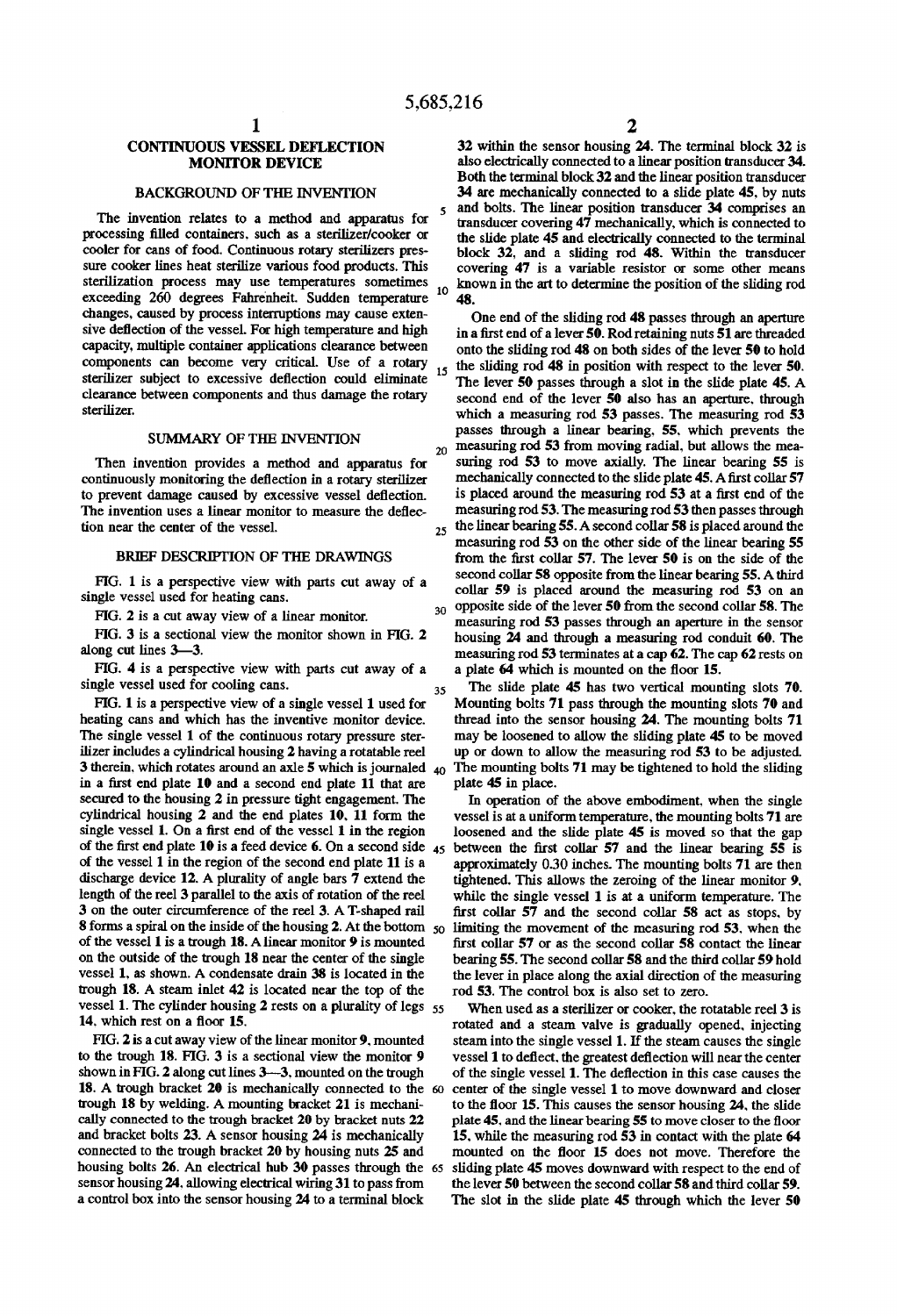passes limits the lever 50 to an axial movement. and as the slide plate 45 moves downward, the lever 50 remains stationary. causing the sliding rod 48 to remain stationary. This causes the transducer cover 47 to move downward upon the stationary sliding rod 48, sending an electrical 5 signal through the terminal block to the control box indi cating that the center of the single vessel 1 has moved downward.

Using the lever 50 to transmit the movement of the measuring rod 53 to the sliding rod 48, instead of having the 10 sliding rod 48 directly contact the floor shields the sliding rod 48 from excessive forces. shielding the linear position transducer from damage. The first collar 57 and second collar 58 provide linear stops for the measuring rod 53. which prevents the linear position transducer 34 from being 15 subjected to linear over travel. The prevention of radial movement of the measuring rod 53 by the linear bearing 55, also prevents damage to the linear position transducer 34. The slot in the slide plate 45 prevents the lever 50 from turning and radially loading the linear position transducer <sup>20</sup> 34.

As the rotatable reel 3 is rotated and steam is added to the single vessel 1. In problem situations when the rotatable reel 3 is stopped during the process. the temperature of the vessel 1 becomes nonuniform. If the linear monitor 9 indicates a movement of the center of the single vessel 1 of more than 0.130 inches the control box provides a caution to the operator. The caution is that the operator should be on alert for any unusual sounds generated by the rotatable reel 3. The movement of the rotatable reel is restarted. with the warning that the rotatable reel 3 should be stopped if any unusual sounds are heard. If the linear monitor 9 indicates a move ment of the center of the single vessel 1 of more than 0.160 inches then a special restart procedure is used to start the rotation of the rotatable reel 3. One special restart procedure requires that the reel be manually rotated a full rotation. If scrapping is not encountered during this manual rotation. the automated rotation of the rotatable reel 3 may be started Because vessels are constructed longer or vessels are used for multiple container sizes. the tolerances between angle bars 7 and spirals 8 become more critical and a means of controlling the available clearance becomes essential. Excessive distortion in the vessel 1 could cause the rotatable reel 3 to scrape or bind against the T-shaped rail 8. This could damage either the rotatable reel 3 or the T- shaped rail 8. 25 30 35

Once the single vessel 1 is evenly heated the deflection is minimized. Movement of the rotatable reel 3 during the initial heating or cooling process allows for a faster temperature equalization and minimizes deflection during this process.

Once the single vessel 1 is evenly heated. cans are introduced by the feed device 6 into the single vessel 1 and between the rotatable reel 3 and the T-shaped rail 8. The  $_{55}$ rotatable reel 3 pushes the cans along the T-shaped rail causing the cans to traverse the single vessel to the discharge 12.

FIG. 4 is a perspective view of a single vessel 101 pressure cooler the inventive monitor device. The single vessel 101 of the continuous rotary pressure sterilizer includes a as cylindrical housing 102 having a rotatable reel 103 therein. which rotates around an axle 105 which is journaled in a first end plate 110 and a second end plate 111 that are secured to the housing 102 in pressure tight engage- 65 ment. The cylindrical housing 102 and the end plates 110. 111 form the single vessel 101. On a first end of the vessel

101 in the region of the first end plate 110 is a feed device 106. On a second side of the s vessel 101 in the region of the second end plate 111 is a discharge device 112. A plurality of angle bars 107 extend the length of the reel 103 parallel to the axis of rotation of the reel 103 on the outer circum-<br>ference of the reel 103. A T-shaped rail 108 forms a spiral on the inside of the housing 102. At the bottom of the vessel 101 is a trough 118. A linear monitor 9 is mounted on the outside of the trough 118 near the center of the single vessel 101, as shown. A drain 138 is located in the trough 118. The linear monitor 9 in this embodiment is the same as the linear monitor 9 shown in the previous embodiment. A water inlet 142 is located near the top of the vessel 101. The cylinder housing 102 rests on a plurality of legs 114. which rest on a floor  $115$ . A cycling drain 80 is in fluid connection to the trough  $118$ . A fluid pump  $82$  is in fluid connection to the cycling drain 80. A fluid return 84 is in fluid connection between the fluid pump 82 and the top of the vessel 101. The monitor 9 is electrically connected to a control box 86. which is electrically connected to the fluid pump 82.

When used as a pressure cooler. the rotatable reel 103 is rotated and water is provided to the single vessel 101 through the water inlet 142. As the heated cans pass through the cooler vessel 101. the water is heated. If a problem occurs causing the rotatable reel 103 stop. the hotter water will tend to rise and the cooler water will tend to sink causing a nonuniform temperature distribution. causing the single vessel 101 to deflect. with the greatest deflection being near the center of the single vessel 101. This tem perature distribution usually causes a deflection, which causes the center of the single vessel 101 to move upward and away to the floor 115. This causes the sensor housing 24. the slide plate 45. and the linear bearing as 55 to move away from the floor 115, while the measuring rod  $53$  in contact with the plate 164 mounted on the floor 115 does not move. Therefore the sliding plate 45 moves upward with respect to the end of the lever 50 between the second collar 58 and third collar 59. The slot in the slide plate 45 through which the lever 50 passes limits the lever 50 to an axial movement. and as the slide plate 45 moves upward. the lever 50 remains stationary. causing the sliding rod 48 to remain stationary. This causes the transducer cover 47 to move upward upon the stationary sliding rod 48. sending an electrical signal through the terminal block to the control box 86 indicating that the center of the single vessel 101 has moved upward.

If the linear monitor 9 indicates a movement of the center of the single vessel 101 of more than 0.130 inches the control box starts the fluid pump, which draws the cooler water from the cycling drain 80 near the bottom of the single vessel 101 and provides it through the fluid return 84 to the area of the hotter water near the top of the single vessel 101. This causes a mixing of the hot and cold water providing a more uniform temperature reducing the deflection. Once the water temperature is more uniform, so that the deflection monitor measures a deflection of less than 0.130 inches, the rotatable real 103 may be restarted

While preferred embodiments of the present invention have been shown and described herein. it will be appreciated that various changes and modifications may be made therein without departing from the spirit of the invention as defined by the scope of the appended claims.

What is claimed is:

45

50

1. An apparatus for processing filled containers, comprising:

- a vessel with a central cavity with a first end and a second end and a top and a bottom;
- a trough extending along the bottom of the central cavity;